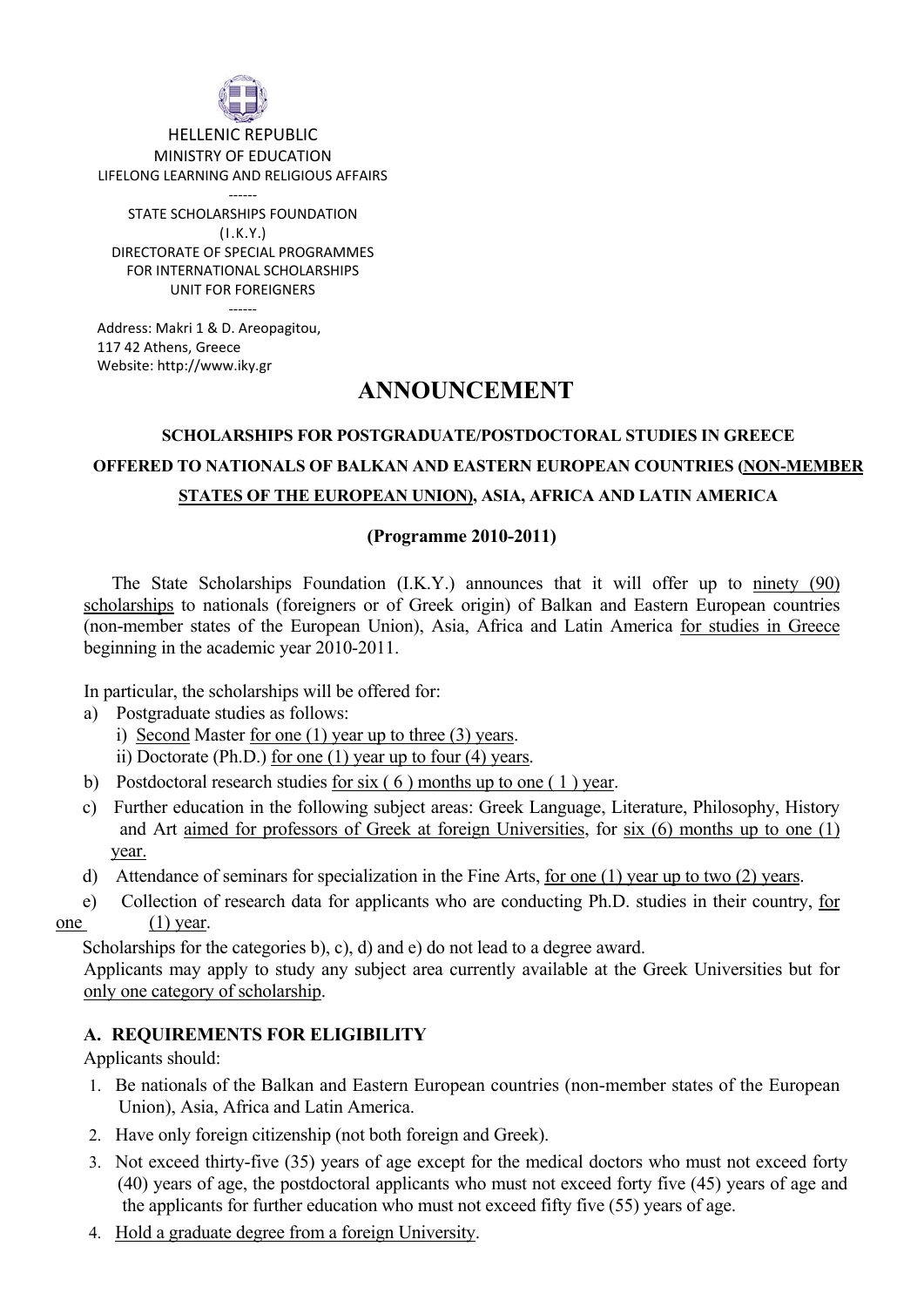- 5. Hold a first postgraduate degree (Master's or equivalent) from a foreign or a Greek University. This postgraduate degree is not a prerequisite for those applying for:
	- a) specialization in the Fine Arts,
	- b) collection of research data or
	- c) for those who are legally residents in Greece whilst undertaking Ph.D. studies.
- Applicants for postdoctoral research studies, must hold a doctoral degree (Ph.D.) from a foreign or a Greek University. However, their graduate degree (BA, B.Sc.) should be from a foreign University.
- For further education in the following specific subject areas of study: Greek Language, Literature, Philosophy, History and Art, applicants should be professors in a Department of Greek studies at a foreign University; a certified document from this Department showing their employment must also be submitted along with all relevant documentation.
- Medical doctors should have either completed their specialty or hold a postgraduate degree. The scholarship is strictly offered for doctoral studies and not for work or internship in a state hospital.
- 6. Have a very good knowledge of English or French.
- 7. Have never been on a scholarship from the I.K.Y.

# **Priority will be given to applicants who:**

- i) have already established a contact with a Greek University / University Professor before applying.
- ii) have knowledge of the Greek language.

For all the above mentioned, applicants are required to provide supporting documentation.

# **B. DOCUMENTS TO BE SUBMITTED**

 Applicants meeting the above requirements by the application deadline should submit through the Greek Diplomatic Authorities in their country of residence- or in a neighboring country in case of absence of a Greek Embassy or Consulate in their country - the following documents :

- 1. An application form (available from the Greek Diplomatic Mission, or the I.K.Y., or downloaded copy from the I.K.Y. website at: www.iky.gr) duly completed with one recent photograph.
- 2. A curriculum vitae.
- 3. Transcripts of previous University studies and certified copies of the degrees obtained.
- 4. A formal letter indicating the very good knowledge -both written and verbal- of English or French (in case of non native speakers).
- 5. Three (3) letters of reference, two of which must be from Greek or a foreign University professor.
- 6. A postgraduate studies prospectus of the University where they have completed their studies.
- 7. A research proposal with the topic (for doctoral and postdoctoral applicants).
- 8. A formal letter from a Greek University Department (for those already conducting a Ph.D. at a Greek University), certifying their doctoral status.
- 9. A formal letter from a foreign University Department (for those conducting a Ph.D. in their country), certifying that they are enrolled for a doctoral degree and the topic of their doctoral dissertation.
- 10. A recent state hospital certificate certifying that applicants are not suffering from any infectious disease .
- 11. A certified copy of passport.

Applicants must already hold their degrees at the time of submission of their application files. Expected degrees not awarded by the specified deadline will not be taken into consideration.

If documentation is not in English, French or Greek, a certified translation into Greek or English must be supplied.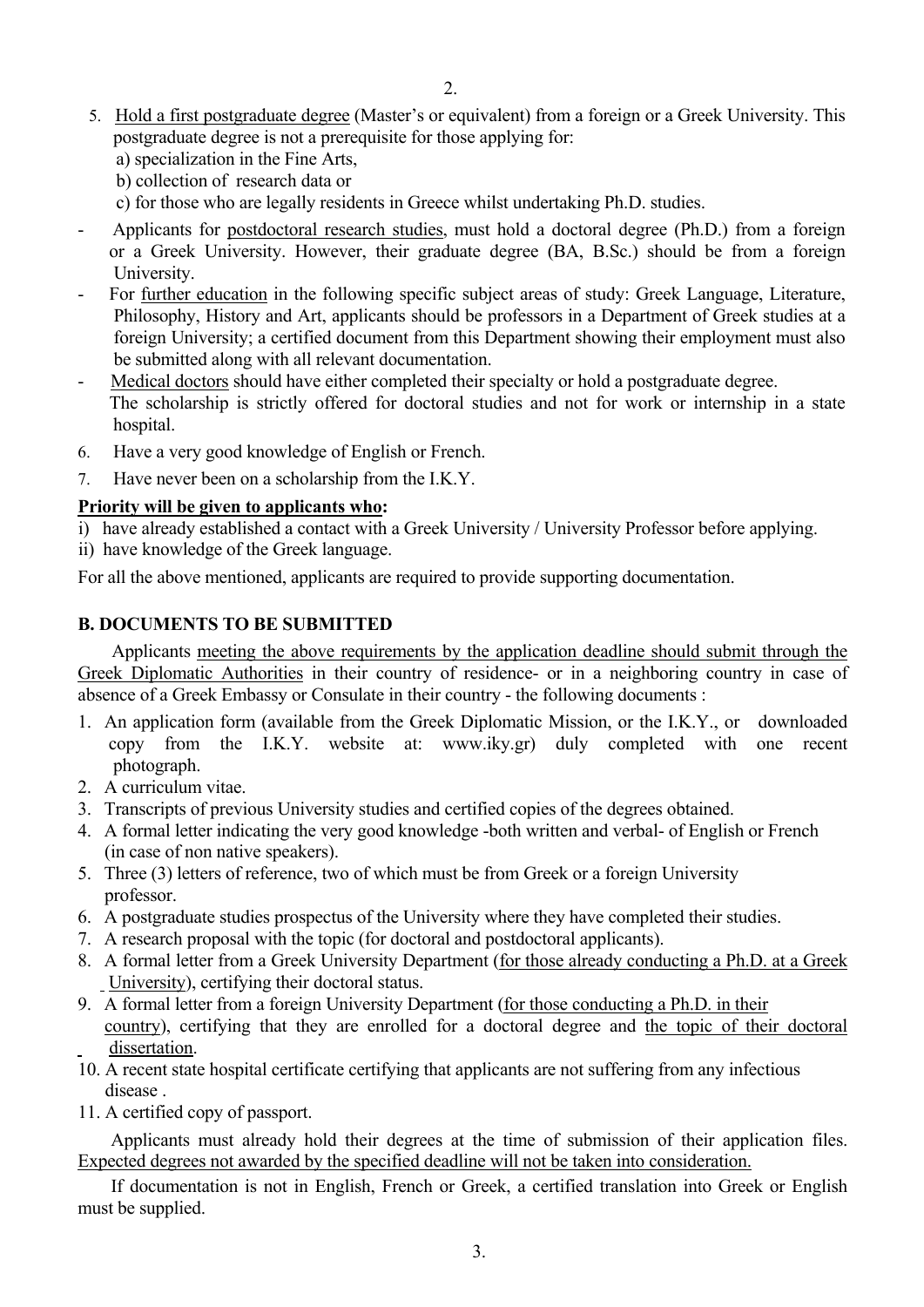In addition, documents numbered 3, 9 and 10 should be certified by the Greek Diplomatic Authorities (the Greek Embassy or Consulate), only in cases where the candidate's state of origin is not a member of the Hague Convention (Apostille) of 5 October 1961 abolishing the requirement of legalisation for foreign public documents.

Only complete documentation requested will be processed. (Incomplete, inaccurate or illegible application files will not be taken into consideration). Applicants must submit only certified copies of original documents as these will not be returned. Please note that only the letters of reference may be submitted at a later date, and in any case no later than May 31, 2010 directly to the I.K.Y.

Only applicants who are legally in Greece and hold a residence permit card may submit directly to the I.K.Y. all the above –mentioned documents, along with a photocopy of their residence permit card.

 Applicants who have been awarded a scholarship from another Greek source, have to attach a copy of the letter notifying this award to their documentation and specifying the purpose, the duration and the amount granted of this scholarship.

#### **C. APPLICATION DEADLINE**

 The application deadline is **May 17, 2010**. You will be notified about the outcome of your application after July 2010.

# **D. SELECTION CRITERIA**

- 1. A complete file documentation.
- 2. Final grade of the degree(s) obtained.
- 3. Title and research proposal (where applicable).
- 4. Acceptance by a Greek University or University Professor.
- 5. Knowledge of the Greek language (and other languages).
- 6. Letters of reference.

# **Ε. TERMS AND CONDITIONS OF THE SCHOLARSHIP (AWARD)**

**1.** Candidates must notify the I.K.Y. -one month in advance- of the exact date of their arrival in Greece and their passport number plus the date of issue, so that all necessary arrangements concerning student VISA be made by this Foundation before their arrival in Greece. A tourist visa cannot be changed into a student visa in Greece; that's why candidates are advised not to come to Greece without having previously obtained a student visa.

**2.** Scholarship holders are not permitted to undertake paid employment, while they are on a scholarship grant.

**3.** Applicants who have been awarded a scholarship from any other Greek state source for the same purpose, in case of selection from the IKY, they will receive a scholarship the duration of which is going to be estimated in accordance with the duration of their previous scholarship.

**4.** Scholarship holders who have been selected to follow a postgraduate programme and by the beginning of their scholarship have already been awarded their Ph.D. degree, may use this scholarship for postdoctoral studies. The duration and financial support will be those of the postdoctoral category.

 **5.a)** For postgraduate - doctoral studies, specialization in the Fine Arts or collection of research data, the scholarship begins after the candidate's arrival in Greece, provided that he has: (i) been accepted by a School of Modern Greek Language at a Greek University (the courses for Modern Greek Language usually begin in October) and (ii) been at least conditionally admitted by a Greek University to pursue postgraduate, doctoral, specialization or collection work - as proved by a formal letter issued by the relevant Department of that University.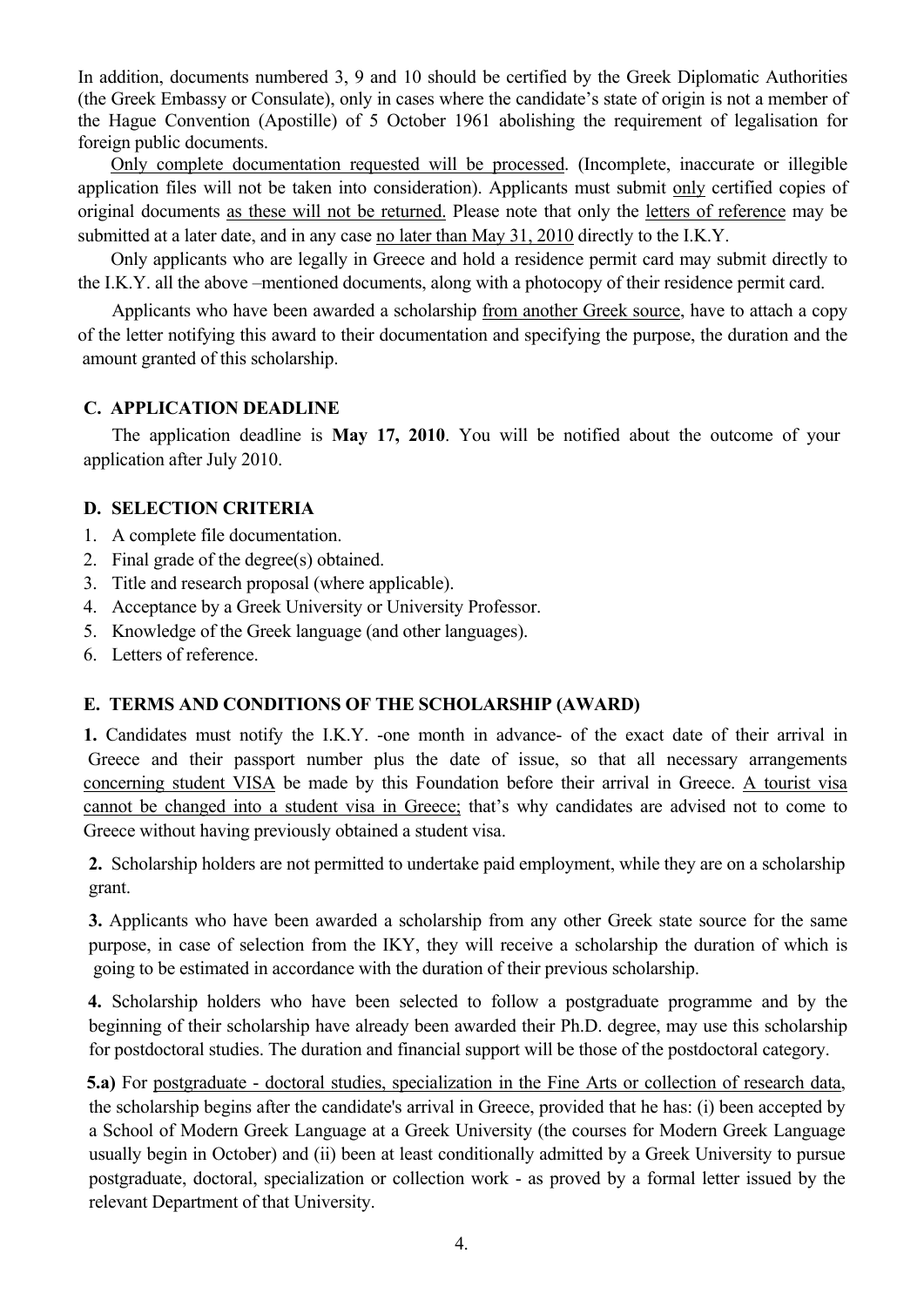**b)** For postdoctoral studies and further education in the Greek Language, Literature, Philosophy and Art, the scholarship begins after the candidate's arrival in Greece, provided that a Greek University professor has accepted to supervise his/her research studies.

 Candidates (and not the professor accepting them at the Greek University) are responsible for the commencement of their scholarship and are required to submit to the I.K.Y. complete documentation.

- **6.** No scholarship can start after March and before October.
- **7.** The I.K.Y. is entitled to immediately end the scholarship in the event scholarship holders:
	- a) Have made a false statement on their application file.
	- b) Are in receipt of a scholarship from another source in this same period.
	- c) Leave Greece -regardless of the reason- without having previously informed in writing the I.K.Y.
	- d) Do not comply with the terms and conditions of the scholarship.
	- e) Have been subjected to disciplinary action by the University or have no prospect for academic achievement (e.g. failure to achieve a satisfactory level in the Greek language or in their major field of studies).
- **8.** Applicants who are or have been scholarship holders of this Foundation will be excluded from all future programmes of I.K.Y.

# **F. DURATION OF THE SCHOLARSHIP**

The scholarship is valid only for the academic year 2010-2011 or 2011-2012.

The duration of the total scholarship is for a consecutive period of time.

- 1. The duration of the postgraduate and doctoral scholarship is annual and is renewable for two more years when pursuing postgraduate studies (a second Masters) and for three more years in case of doctoral studies. If a scholarship holder obtains the degree he/she is pursuing (Master's or Ph.D.) before the maximum duration of this category of studies, the scholarship is interrupted and definitely terminated at the date of his/her graduation.
- 2. The duration of the postdoctoral scholarship and the further education (in the Greek Language, Literature, Philosophy, History and Art) is six months initially and is renewable for a further semester depending upon the research undertaken. The scholarship cannot exceed the total of one year.
- 3. The duration of the scholarship for specialization in the Fine Arts is annual and renewable for a further year. This scholarship cannot be extended and cannot exceed the total of two years
- 4. The duration of the scholarship for collection of research data is strictly annual without any possibility for renewal.

 In case of a previous scholarship from any other Greek State source for the same purpose, the total duration of the I.K.Y. scholarship will not exceed the total duration mentioned in the I.K.Y. announcement for the relevant category of scholarships (from both sources). In any case, the minimum duration of the I.K.Y. scholarship is of one year.

 The renewal of the scholarship is decided upon by the Administrative Board of this Foundation according to the scholar's programme of studies and is subject to satisfactory progress (e.g. follow the programme of studies, complete the Modern Greek Language course successfully, to be awarded the intended degrees, have satisfactory academic accomplishment etc.). In all cases, the I.K.Y. takes into account all submitted reports and decides upon the total duration of each scholarship.